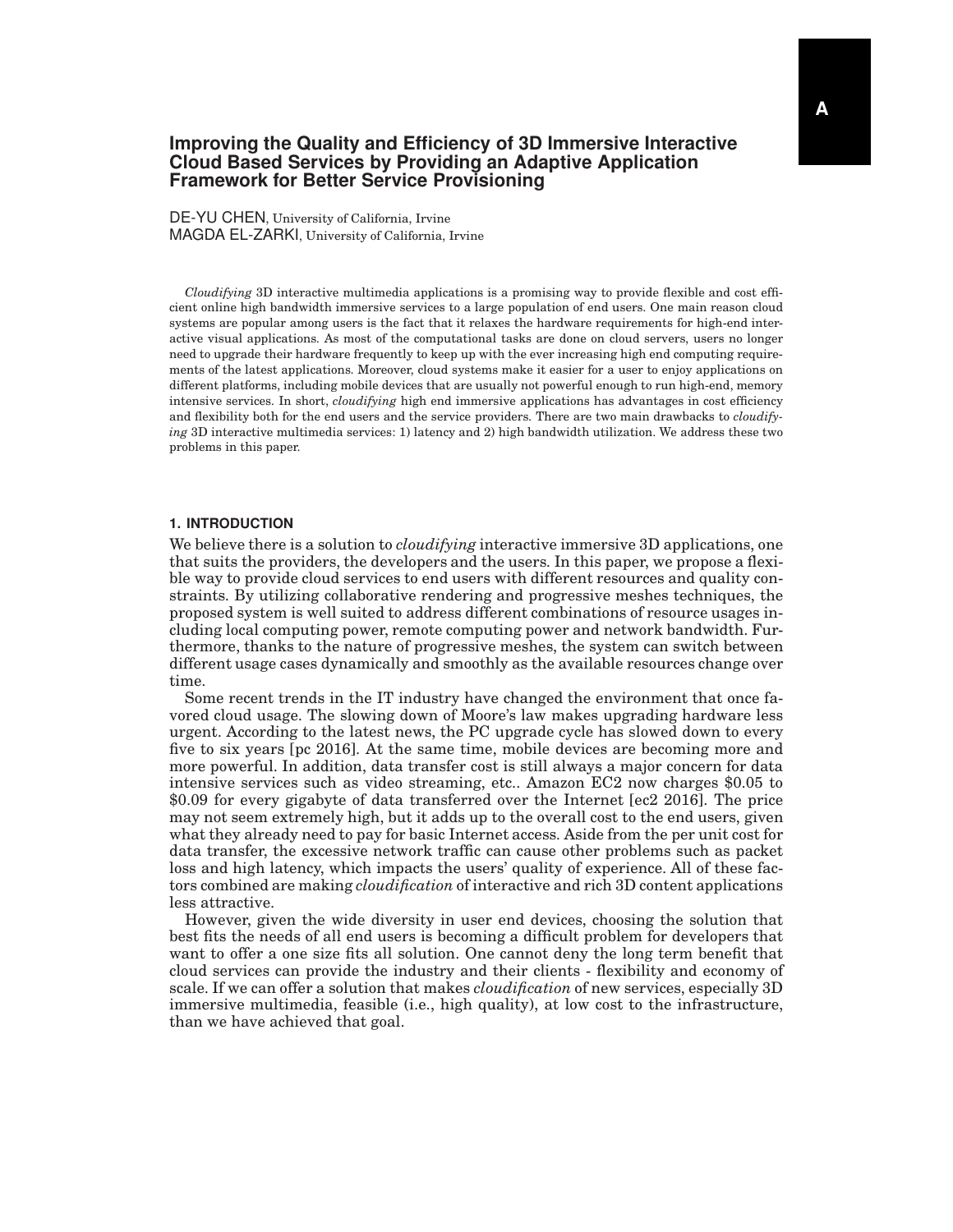## **2. RELATED WORK**

Most of the existing cloud based interactive 3D systems, that most often use gaming (due to its demanding service requirements) as their target or example application, use one of the following three methods: video streaming, graphics streaming, and collaborative rendering.

*Video streaming* is the most common way to provide online 3D immersive services. In this type of system, the server is in charge of executing both the application logic and the rendering. The rendered images are encoded and streamed to the client as a video service. Most of the commercialized services adopt this mechanism, including GameNow [gam 2016] and Gaikai [gai 2016]. Aside from proprietary systems, GamingAnywhere [Huang et al. 2014] is an open source example of a video streaming based cloud immersive system. The thin-client nature in this type of systems makes it an ideal solution to bring high-end immersive experiences to devices of all kinds. The main disadvantage is that video streaming consumes substantial bandwidth even with efficient encoding [Claypool et al. 2012].

In *graphics streaming*, the server only updates the environment state. All API calls to graphics libraries such as OpenGL and DirectX are intercepted, encoded and streamed to the client. The rendering takes place on the client by executing the received graphics commands. Due to the complexity of the system, graphics streaming is not as popular as video streaming. Games@Large [Nave et al. 2008] is one of the very few systems that supports graphics streaming. Without efficient compression, the bandwidth required for streaming graphics commands can be higher than video streaming, and it fluctuates more dramatically. However, since the rendering is done locally on the client, it does not have the issue of lossy encoding and thus has less distortion in the visual quality than the video streaming method that is based on lossy compression.

*Collaborative rendering* requires even more resources on the client device. In this type of system, the server and the client both maintain a synchronized state space. The client renders a low quality version of the application locally, and the server renders it in both high and low quality, computes the difference, and sends it as a patch to the client for generating better visual quality. Since the difference is usually small and thus can be encoded efficiently, it does in general provide better visual quality with lower bandwidth costs, but with the price of extra computation cost on both the server and the client. Cuervo et al. [2015] proposed Kahawai, a system specifically for games that supports collaborative rendering.

## **2.1. Adaptive Cloud Based Interactive 3D Systems**

The quality of service of all immersive and interactive cloud services depends heavily on network conditions. Various studies have addressed the issue of the dynamic and unstable nature of the Internet. Below we summarize some of those works that attempt to address the requirements of the applications, on different types of end user platforms, at the same time aiming for *best* performance in the face of resource constraints that are very unpredictable and that can severely impact the quality.

Hong et al. [2015] propose dynamic codec reconfiguration techniques to enable frame rate and bit rate adaptation in video streaming based systems. Shirmohammadi [2013] suggests that by omitting some less important objects, the complexity of the scene can be decreased, which not only lowers the bandwidth usage but also reduces the encoding time. However, it is also shown that the importance of the objects is context dependent. Therefore, the adaptation cannot be accomplished without additional efforts of the application developer associated with object labeling. In [Liu et al. 2015],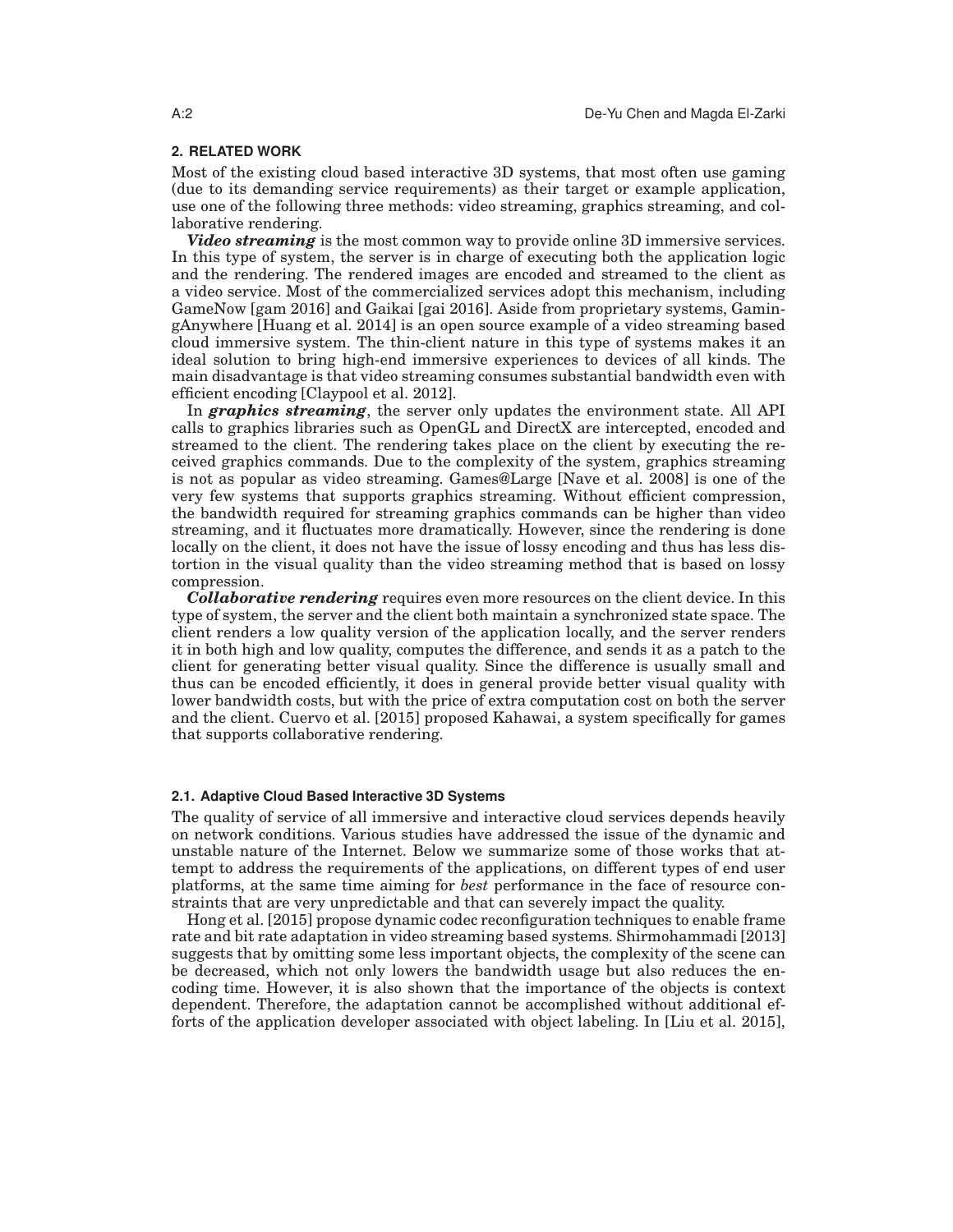Liu et al. dynamically allocate a bit rate to macroblocks within each frame based on their importance calculated from rendering information.

Cai et al. [2015] propose a more generalized adaptation framework which considers both network and computing resources. By decomposing the environment into a set of inter-dependent components, each component can be assigned dynamically to either the server or the client for execution in order to meet different performance requirements. Although this framework is highly flexible, it is unlikely to be widely accepted by developers because it requires them to develop the 3D applications, such as games, in a whole new way. Besides, the computing and communication costs will most likely be dynamic and thus hard to estimate accurately.

### **2.2. Other Similar and/or Hybrid Approaches**

Ahmadi et al. [2014] proposed a context based visual attention model called Game Attention Model (GAM). GAM considers two different forms of human attention: 1) Bottom-up stimulus driven attention, which is related to intensity, color, texture, etc. A saliency map is computed to characterize each feature. 2) Top down goal driven attention, which is related to the game context or goals. For example, users usually put more attention on objects that they can interact with, and less attention on the surrounding environment. Importance factors may vary in different applications, and they need to be decided by an application expert independently. The importance of each macro-block in a frame is determined using both the saliency map and the importance factors, which is then used to help the bit-rate allocation in the encoding process to improve the perceived quality with a certain bandwidth requirement. Their work is focused more on computer vision techniques while the approach we propose uses more graphics information. Furthermore, the fact that the importance factors need to be decided by a human for every application makes GAM less likely to be a good solution in a general purpose cloud immersive interactive system that aims to support all kinds of 3D applications, including games.

Wang and Dey [2010] propose a rendering adaptation technique for mobile 3D applications such as cloud gaming. The work adjusts the communication and computation cost to satisfy given constraints by changing a set of rendering parameters, including color depth, view distance, texture detail, environmental detail, and frame rate. They consider more rendering parameters then we do in our proposed work. However, the approach is not as generic as ours since not all of these parameters are used in all 3D applications. Besides, an off-line pre-processing step is required to characterize how these parameters affect the communication and computation cost. Another major difference with our proposed approach is the actual outcome perceived by the users. In their work, changing the rendering parameters does not only affect the communication and computation cost, but also changes significantly how the 3D scene looks, which may not be acceptable or even possible for some applications. In our approach we aim to keep the final visible result intact so that the users have a more consistent experience, irrespective of the resource constraints.

Nan et al. [2014] propose a cloud framework specifically for games where the distortion perceived by the players is minimized by maintaining and synchronizing graphics buffers on both the server and the client. At the beginning of the game, the client buffer is empty and the system works essentially as a pure video streaming system. In addition to streaming the compressed frames, the server also sends graphics data to the client progressively throughout the session. The graphics data is used to render reference frames on both the server and the client. The bandwidth consumption for streaming the frames can be reduced by choosing the reference frame with lowest residual error. The paper formulates and solves an optimization problem where available bandwidth is allocated between the compressed frame and the graphics data to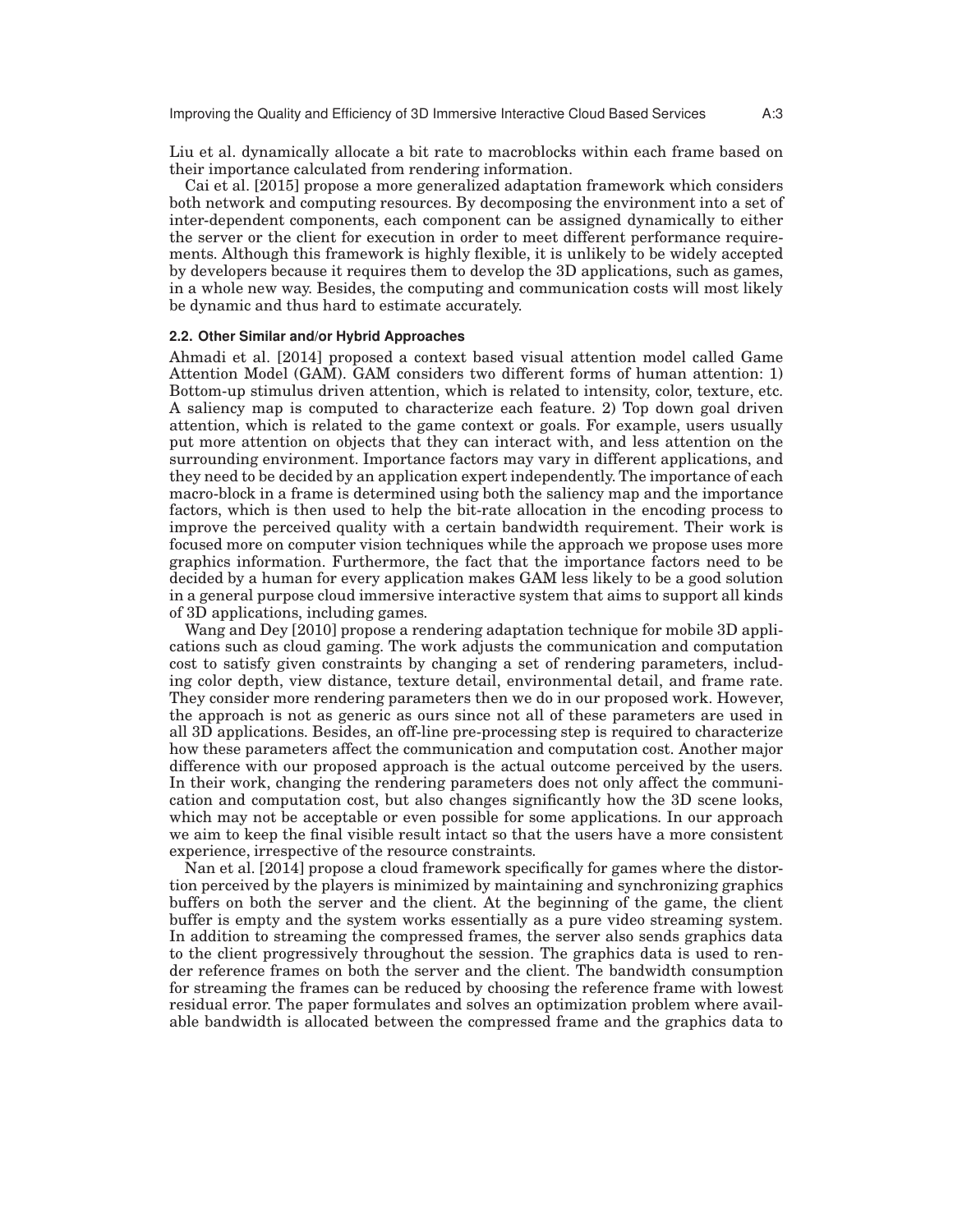minimize visual distortion. Although they also use progressive meshes in their framework, the approach and optimization goal are different from ours. In their system, the graphics data is sent by the server at run time thus the client does not store any data locally. Nor does the client execute any game logic locally. It basically assumes a lightweight client, whereas we allow the end device to determine how "lightweight" it wants to be. We claim that by using some resources on the client, our system will be able achieve several important advantages. Storing graphics data locally not only reduces the bandwidth usage but also improves the visual quality especially during scene changes since the application does not need to wait for the graphics data to arrive in the buffer. Executing the application locally requires more computing power on the client, but it allows our method to reduce or even eliminate interactive latency.

Chuah and Cheung [2014] propose a layered coding technique to reduce the bandwidth requirement for mobile cloud services such as gaming. The client renders the "base layer" of the scene by modifying several rendering parameters, including the number of polygons, illumination and texture mapping. The server compresses and sends the residue, or "enhancement layer", to the client for it to improve the final image quality. Their idea is very similar to ours. However, their work does not tackle the practical issue of generating the 3D content for the base layer in real-time. We propose to use progressive meshes to support dynamic generation of graphics data with different levels of detail. Therefore, our system does not only take into consideration the variety in capabilities of clients' devices, but also has the ability to adapt to different use cases ever-changing network conditions.

Hemmati et al. [2013] adapt the number of objects rendered on the server to reduce the bandwidth requirement. The proposed system monitors the user's actions and prioritizes all of the objects based on their importance given the user's current activity. Depending on the client device's capability, the server renders only a number of the most important objects and streams the resulting frames as a video to the client. Similar to [Chuah and Cheung 2014], the importance of the objects is decided by the application designers who understand the context of the applications. Thus, it shares the same disadvantages. The quality of the solution depends largely on the designers' ability to identify important objects. It therefore makes it very hard to apply to all existing applications that suffer from the same issues. In addition, simplification by removing unimportant objects is not always possible. For example, when multiple objects are interacting in the scene, how will you decide which ones to remove? This approach makes it very hard to fine tune the system to meet all different performance constraints.

Shi et al. [2011] make use of depth information and 3D image warping technique to improve the bitrate-distortion ratio. The main idea of reducing the bit rate by utilizing low entropy residue images is similar to many other works including our approach. However, the residue is calculated by comparing the current frame with a previous frame, instead of comparing frames with different levels of detail. In order to minimize the entropy of the residue image, each frame is transmitted with the viewpoint information so the frame can be warped to another viewpoint to match a new frame. While making use of the already transmitted data to avoid the need of sending too much additional data is a great idea, but there are several fundamental problems. Firstly, the warped image will miss some information due to exposure and sampling. The authors try to solve the problem with double warping, where a previous frame and a predicted future frame are used together to generate a warped frame with the current viewpoint. This method requires a good prediction of change in user viewpoint. Otherwise, it can result in using even more bandwidth than simply streaming 3D graphics data. A more important problem is related to the moving objects. If there are a lot of moving objects in the game scene, the warped image will differ with the real image significantly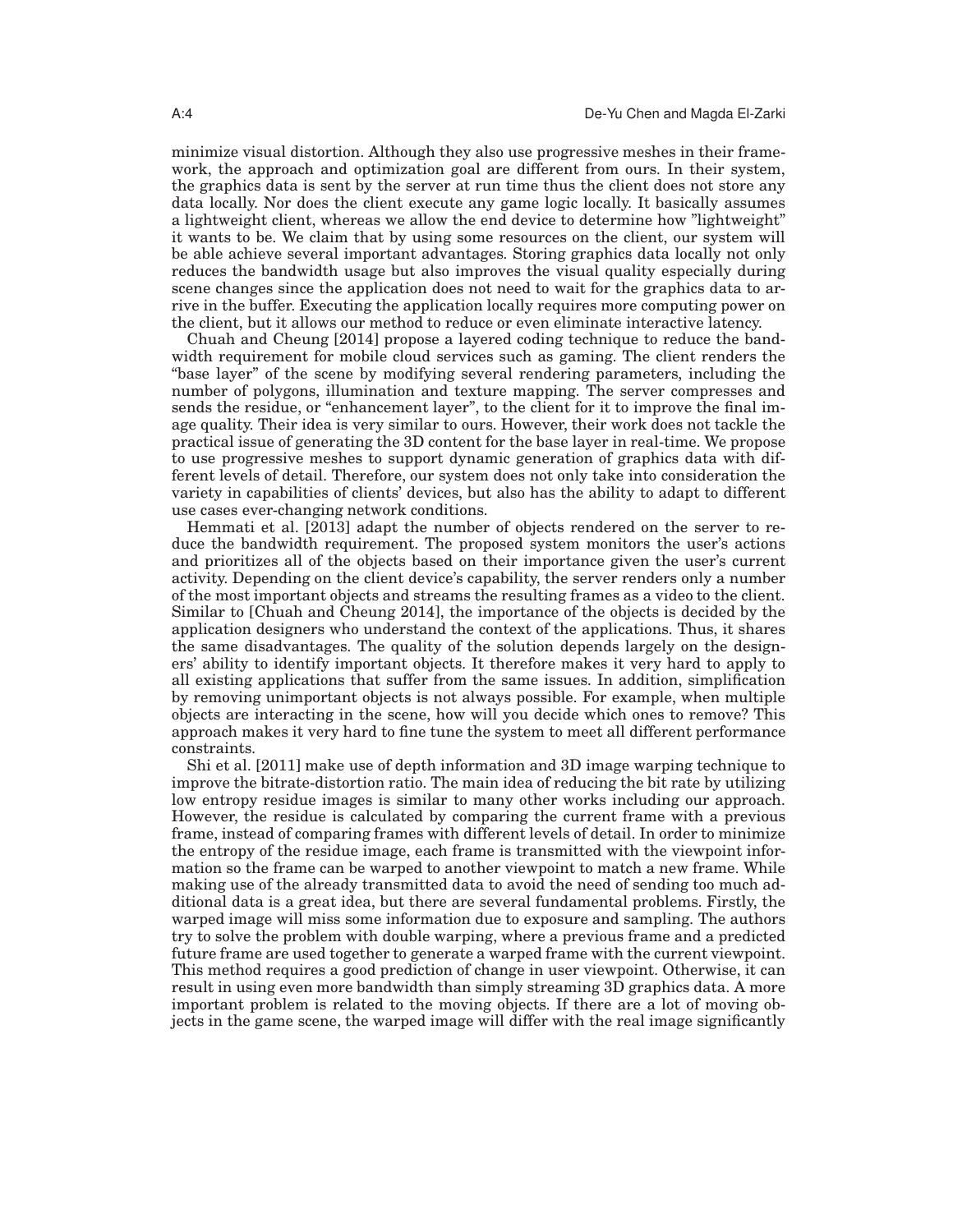Improving the Quality and Efficiency of 3D Immersive Interactive Cloud Based Services A:5



Fig. 1. System Model

since image warping technique does not consider the translation of all other objects. Due to these problems, this approach is mostly suited for applications such as remote virtual environment walkthroughs, where most objects are fixed and the movement of the viewpoint is fairly predictable – the path that a user can take through the space is known.

### **3. PROPOSED FRAMEWORK**

#### **3.1. System Overview**

The main goal of our framework is to reduce the network bandwidth requirement and the end to end latency between the server and the client without increasing the overall workload of the system. The basic idea is to utilize the computing capacity of the client machine to generate close-to-original rendering results, thus only the residual frames are required to be transferred from the server for the client to restore the original visual quality. The system is designed to 1) support a wide variety of client machines that have different rendering capability and 2) be flexible, i.e., adjust dynamically to different hardware loads and network conditions.

Figure 1 above illustrates an overview of the system architecture. A system monitor runs on the client to keep track of the current GPU load and bandwidth usage. The Level of Detail (LOD) manager uses the collected information to decide on a desirable LOD that the environment should display and dynamically change the 3D models used in the application to meet that requirement. The server runs two application instances, one with the LOD decided by the LOD manager, the other with the original or highest possible LOD. A residual frame is generated by comparing the rendering results of the two versions for each frame. The server encodes the residual frames using an H.264 encoder and sends the compressed data to the client. The decoded residuals are added to the corresponding frames rendered by the client to recover the original quality.

To get the best bandwidth savings, the system requires that all environment instances running on both machines be perfectly synchronized. In other words, the states of each instance need to be consistent when rendering each frame. For now, we use a simple lockstep synchronization to make sure all environment instances read the same sequence of user inputs and execute the same set of state updating commands between any pair of consecutive frames. This means the proposed solution suffers a network latency of a round-trip delay. Latency is a very important issue, in particular for some classes of interactive applications. The initial emphasis in our work is on bandwidth savings for cloud services, and the solution we present below works fine for applications that do not have stringent latency requirements. Latency will be addressed in the proposed research section, in conjunction with bandwidth savings.

In our experimental system, both the server and the client have the original 3D models, including the mesh information, textures, etc., stored locally before the application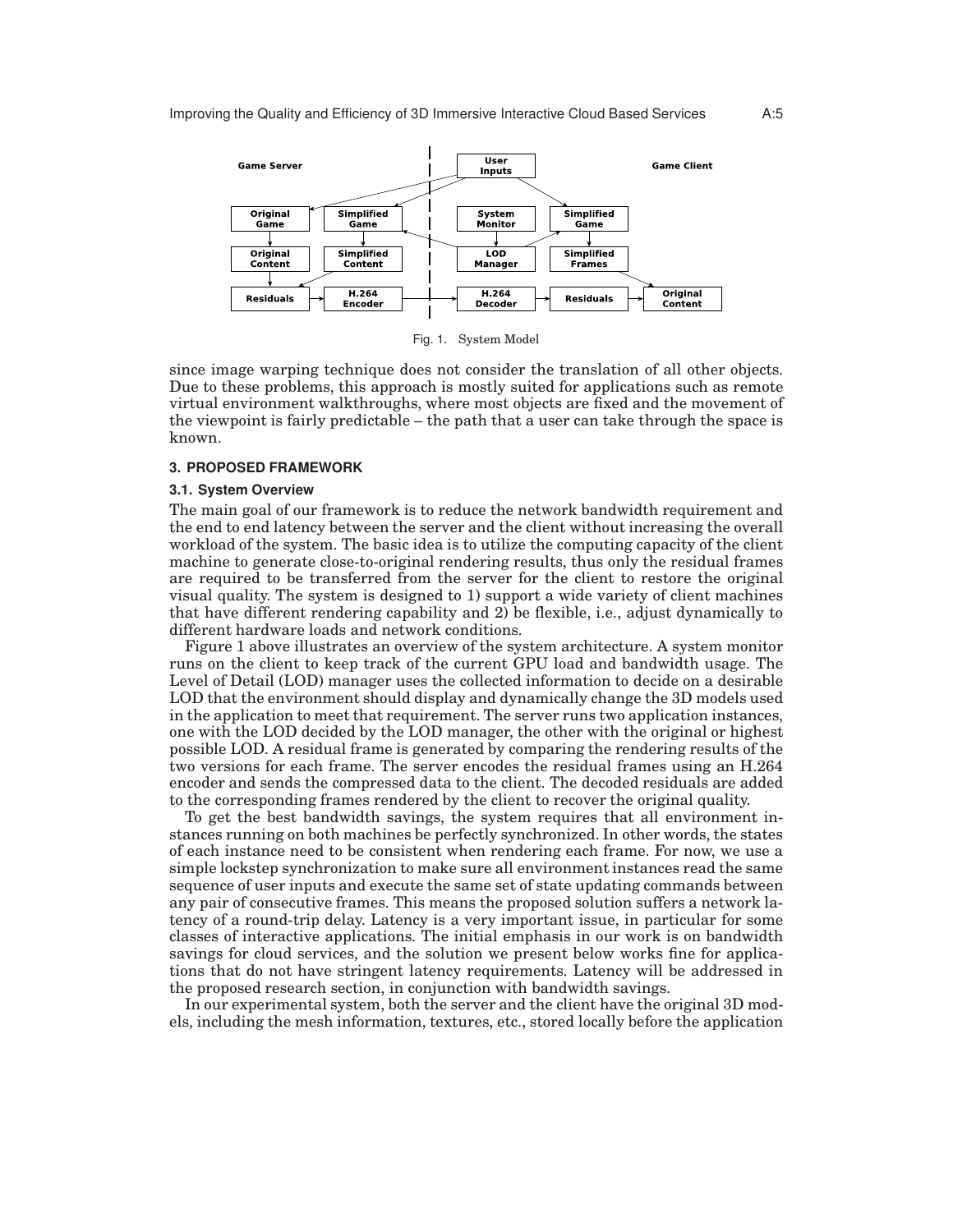starts, so there is no bandwidth consumption for transferring the data. When a new base LOD is agreed upon, both sides run the mesh simplification algorithm and generate the new models independently. The base LOD of a model is chosen based upon the availability of resources. Lower detail requires more bandwidth with lower computation costs at the client. Higher detail models will translate to lower bandwidth requirements but higher workload at the client. In the next section we discuss these tradeoffs.

An alternative approach for client devices that lack storage capacity is to transmit the base model information in real time. When a new LOD is chosen by both sides, it asks the server to generate and transfer the new models. While saving storage space, this does require extra network bandwidth for the data transmission and an extra delay will be incurred before the new models are ready to be used on the client. These costs are not considered in our initial investigations of the viability of our approach since we believe the change in LOD of the base model should not happen too frequently and some possible approaches will be addressed in our proposed research section.

#### **3.2. Bandwidth Reduction**

*3.2.1. Collaborative Rendering.* In our proposed approach, we make use of the graphics processing capability of the client to reduce the network bandwidth requirement by means of collaborative rendering. In our collaborative rendering scheme, the client renders each frame with a lower LOD and uses the difference image calculated by the server to reconstruct the original high quality frame. By using delta encoding, the deltas, which are the difference images in our case, can be better compressed if the lower quality frames are close enough in detail to the original.

To calculate the difference image for each frame, we adopt the solution proposed by Levoy [1995]. The server first renders both the high and low quality frames, which are represented as 24-bit RGB pixels. The difference image is calculated pixel-by-pixel using the formula  $D = 127 + (H - L)/2$ , where  $(D, H, L)$  are the pixels in the difference image, high quality and low quality frames respectively. As one might notice, this method has the effect of losing one bit of information, but our experimental results show that the outcome is good. The difference images are then encoded and sent to the client. After decoding, the client adds the difference image to the low quality frame rendered locally to reconstruct the original, high quality frame. Since H.264 is lossy, the pixel values of the reconstructed frame may not be in the range 0-255. We ensure the values are valid by applying the formula  $H = Max(Min(2*(D-127) + L, 255), 0)$ to each pixel.

There are several challenges when using the collaborative rendering mechanism. The first issue is related to the interaction delay. Assume the application starts with an initial state  $S_0$ . In each loop, it reads a set of user inputs  $I_i$  to update the environment state from  $S_{i-1}$  to  $S_i$ . To generate correct difference images,  $S_i$  has to be consistent on the server and the client for all i. As a result, the server needs to wait for the client to transmit  $I_i$  before rendering the high and low quality frames. On the other hand, the client has to wait for the difference image to reconstruct the high quality frame. The need for synchronization implies that the delay of the system is at least one full network round-trip time. Compared to traditional video streaming based cloud systems where the rendering is done completely on the server, our method does not incur any extra delay in network communication. However, the processing delay is expected to be longer due to the additional computation required at the client that consists of rendering, frame comparison and reconstruction. The overall added cost in delay will be discussed in Section 3.2.3.2.

The second issue is related to network bandwidth utilization. There are two key targets to achieving better bandwidth savings. The first is to generate difference images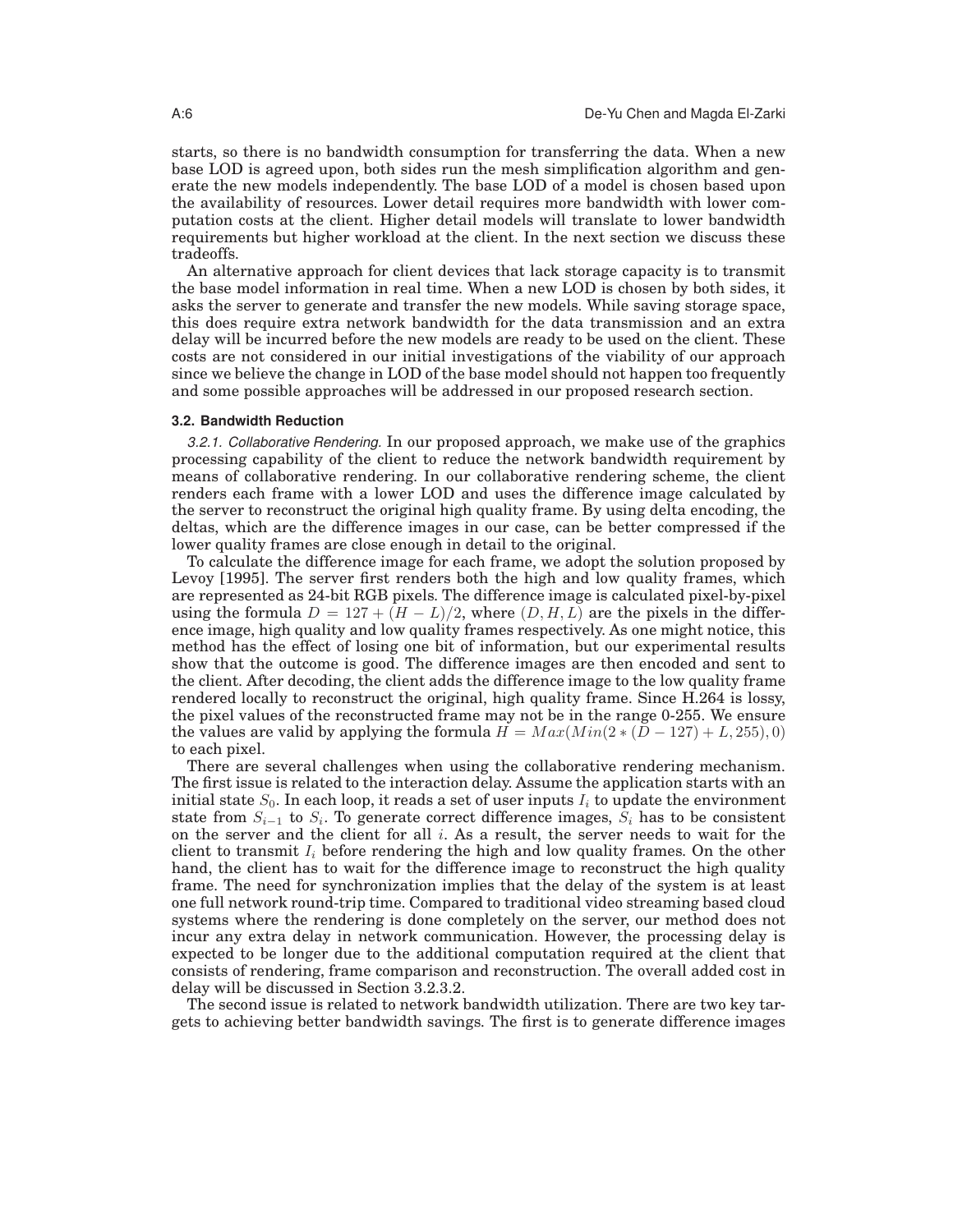

Fig. 2. Mesh Collapse and Mesh Split

that are more compressible. It is obvious that the more similar the low quality frame is to the high quality frame, the easier it is to compress the difference image. In our system, we dynamically adjust the LODs of the environment models according to the client's computing capacity by using progressive mesh, which will be discussed in Section 3.2.2. The second is the compression method. We choose to encode the difference images as H.264 video since the frames share similar spatial-temporal correlation. Regardless of the fact that the video coding standard H.264 is not designed specifically for this kind of application, our experimental results show that we can achieve decent compression ratios. Another advantage of using H.264 is that it is a popular standard and is widely supported on devices.

*3.2.2. Dynamic Mesh Simplification and Restoration.* As explained in the previous section, the bandwidth savings of the system depends on the graphics computing capability of the client. At one extreme, using our proposed system, a high-end PC that can run the application locally, there is no need for any network communication with the server and the full detailed model mode will be used. At the other extreme, for a client that is not powerful enough to do any graphics computation, the proposed approach will work as a traditional video streaming-based system. For all devices in between, who's computing capability lies between these two extreme cases, the system will perform in collaborative mode. In addition, often the available computing capacity and bandwidth resources for a client will vary over time depending on what other applications are running on the client device. There may also be instances where the developer will not release the application as a standalone and only allow users to use it on the provided cloud servers or the other extreme, not offer it as a cloud service. Our proposed method can operate in any of those modes.

The flexibility of our approach hinges on using progressive meshes proposed by Hoppe [1996] to enable dynamic change of the Level of Detail (LOD) of the base quality models. The transformation is accomplished by two operations: edge collapse and vertex split. Figure 2 illustrates an example of both operations. As shown in the figure, an edge collapse unifies  $v_s$  and  $v_t$  into a single vertex  $v_s$ . The edge connecting the two vertices and the faces associated with it are removed. A vertex split is the direct opposite to edge collapse. It splits a vertex into two vertices and creates a new edge between them, resulting in 1 or 2 additional triangles.

To construct the progressive mesh representation for a given mesh, we need to decide on a sequence of edge collapses that simplifies the original mesh until there is no edge to collapse or the number of edges is lower than a certain threshold. For each edge collapse, the attributes of the affected vertices and faces, e.g., the position of the new vertex, are recorded. These records are used in future vertex splits to transform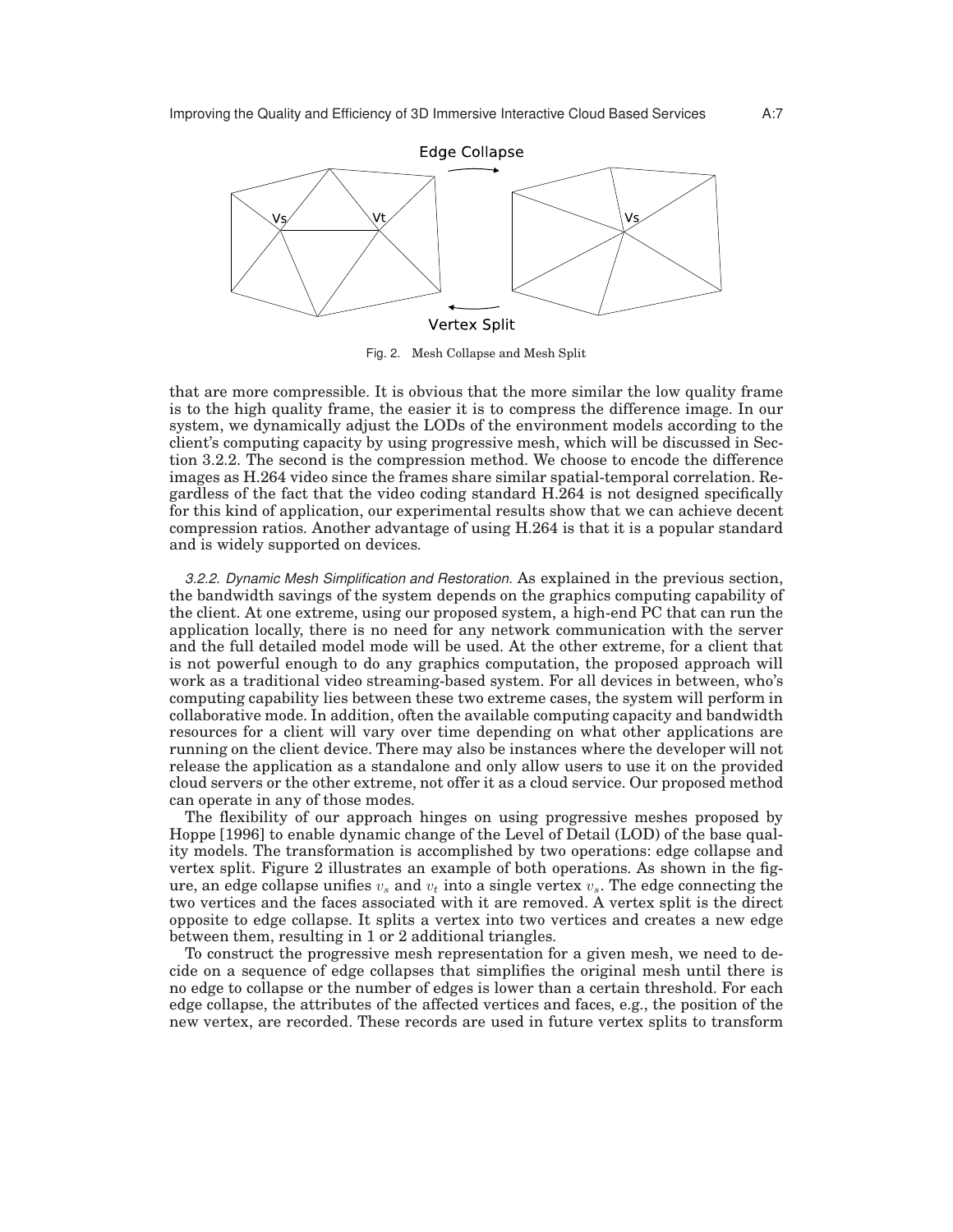the mesh from a simpler form to a more complex one. It is shown by Hoppe in [Hoppe 1996] that the progressive mesh can be space-efficient with carefully designed encoding. However, since speed is more important than space in our application, we did not make any attempt to reduce the space usage. Many mesh simplification algorithms with different trade-offs between speed and accuracy can be used to construct the progressive mesh. In some applications, the progressive meshes can be constructed during the scene loading phase, in such cases, accuracy is considered more important than time complexity.

In our system, the LOD manager constructs and maintains a progressive mesh for each model loaded into the system. It dynamically decides on an ideal LOD based on the information acquired by the system monitor on available resources, then transforms the meshes using a sequence of edge collapses or vertex splits until they match the target LOD. The higher the LOD used for the locally rendered models, the more accurate it is in approximating the original ones, which results in less network bandwidth for transmitting the difference. However, rendering higher quality models takes more graphics computing power. Therefore, the LOD needs to be carefully selected to achieve acceptable computational cost, with highest bandwidth savings, while avoiding undesirable effects such as frame drops resulting in additional delay.

An alternative is to use a set of pre-built models with different LODs, as proposed by Cuervo et al in [Cuervo et al. 2015]. Although constructing progressive meshes requires some time and effort, it comes with several important advantages. First of all, progressive meshes provide a continuous sequence of models with different LODs. It makes the system more flexible and can be dynamically fine-tuned to adapt to different combinations of hardware capabilities, usage cases, and network environments. Second, since the progressive meshes are generated automatically as long as the original meshes are accessible, our solution is not limited to applications that have configurable LOD. Third, since the progressive meshes can be generated dynamically, we do not need to store multiple versions of a single model. This is especially important for mobile devices where the storage capacity is extremely limited. One last advantage of progressive meshes is that they naturally support progressive transmission. Although we currently assume the client can access the original models and construct the progressive meshes locally, it is possible to eliminate this storage and computation overhead by transmitting the simplified models on demand from the server. Progressive transmission will turn out to be useful in such situations.

*3.2.3. Performance.* To measure the performance of our approach, we developed an OpenGL-based application where a player can freely walk around a virtual city. The 3D model of the city contains about 160,000 faces and 36 texture files. Currently, we have not implemented a texture mapping algorithm for the progressive meshes, instead, we generate a non-textured model which replaces the texture content with the average color of the texture for every face. Both the textured and non-textured models are tested and analyzed to investigate the effect of our scheme. We defined the base LOD as the number of edges in the base mesh divided by the number of edges in the original mesh. Figure 3 shows the base model in different LOD configurations. A 600-frame movement sequence is recorded and replayed with base LOD set to 0, 10, 20, ... 100, while relevant information is saved for analysis. In the case of base LOD of 0, we stream the original frames instead of difference images, basically, the approach reverts to traditional video streaming. At the other extreme, for a value of 100, the approach reverts to operation as a standalone device.

The environment is setup on a server that runs on a 64-bit Windows 7 PC. The client is run on a Lenovo X1 Carbon laptop running the Ubuntu 16.04 operating system. Both machines are connected to the same local area network. As for the H.264 configuration,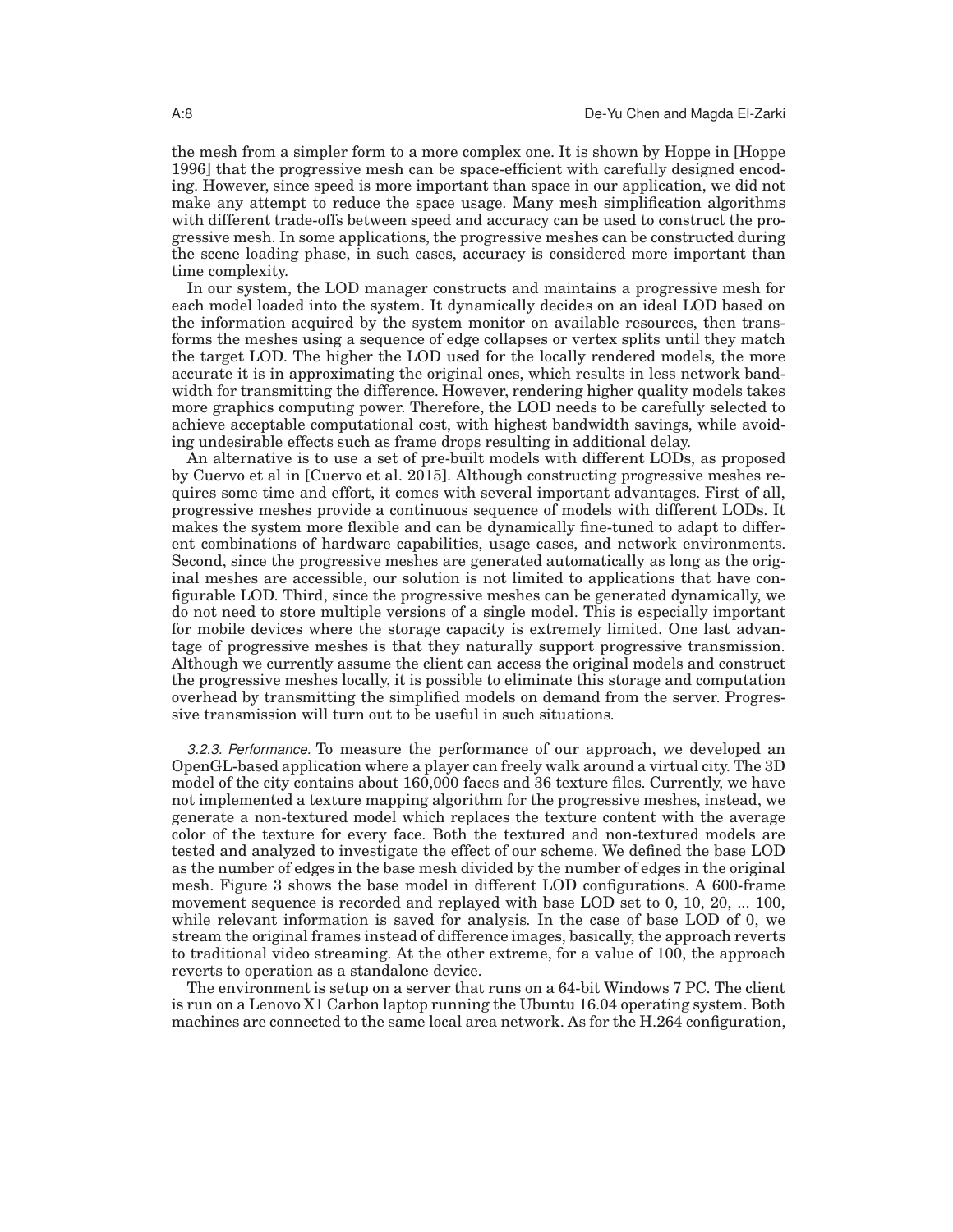

Fig. 3. Rendering Results with Different Levels of Detail

we use a frame rate of 30FPS, group of picture (GOP) of 10, and limit the output bit rate to 8Mbps. The prototype application is rendered and encoded at 1280x960pixel resolution.

Our measurement is focused on three performance metrics: network bandwidth, rendering delay, and visual quality. For network bandwidth, we are only interested in the encoded difference images sent from the server to the client, since the control messages sent from the client to the server are so small and can be ignored. The rendering delay is the time the client uses to render the base model in each frame. We use it as an indicator of the graphics computing workload on the client hardware. For visual quality, we calculate the PSNR from the original image rendered by the server and the reconstructed image generated by the client for each frame. Since we are using a lossy compression algorithm (H.264) to encode the image differences, there is a tradeoff between compression ratio and image quality. We need to be aware of how much we sacrifice for the bandwidth savings. In the remainder of this section, we will discuss how the base LOD affects these three performance metrics.

*3.2.3.1. Network Bandwidth.* Figure 4 shows how base LOD affects the bandwidth usage. The average size of the encoded difference images is very small when the base LOD is higher than 70%, then it starts to grow faster as the LOD drops. When the base LOD is lower than 50%, the bandwidth savings become insignificant.

With closer examination, we found that when the model is simplified to a certain level, some buildings disappear completely and that makes the objects behind them visible, which may increase the size of the encoded difference image dramatically. A potential solution is to use a view-dependent progressive mesh that tries to keep faces closer to the viewpoint intact. However, view-dependent progressive meshes need to be updated whenever the user changes the viewpoint, which happens constantly in most of these applications. Finding a way to reduce the bandwidth usage in low base LOD with acceptable extra effort is an important issue that we will address in future research described in Section 4.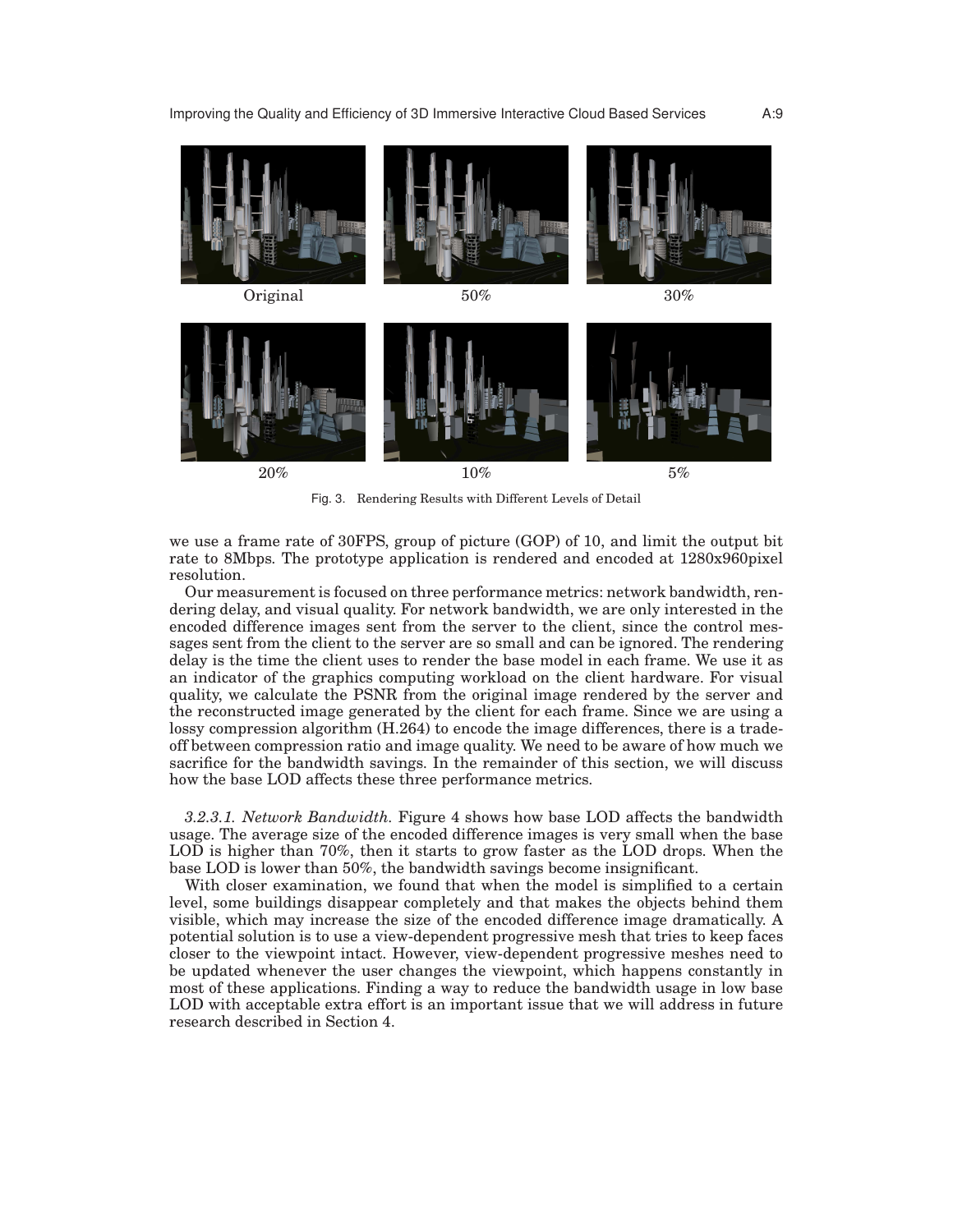

Another phenomenon that requires explanation is the high peak in bandwidth for Textured Model when the base LOD is 50%. The main reason for this effect is the lack of a texture mapping algorithm in the current progressive mesh implementation. When the mesh is simplified, several faces may be merged into a larger one. To more accurately approximate the original mesh, the texture mapping of the remaining faces should be updated accordingly. Otherwise, the texture will be stretched and thereby introduce a significant difference in the two frames. When the base LOD is decreased to a fairly low value, the faces that introduce large differences may disappear altogether, which will actually reduce the complexity in the difference images. This effect may explain the irregular trend of bandwidth usage when the base LOD is between 0% and 50%.

*3.2.3.2. Rendering Delay.* The advantage of rendering lower LOD models locally on the client is to lower the graphics computational workload. We use the time it takes to render a frame to quantify the graphics computing power used. As most applications are configured to run using a specific frame rate, the shorter time it takes to render a single frame, the better it will be for a lower powered machine to achieve the required frame rate. Figure 5 illustrates a linear relationship between the rendering time per frame and the base LOD, which proves that using progressive meshes allows us to flexibly adjust the workload requirement on the available graphics computing power.

*3.2.3.3. Visual Quality.* The visual quality can be an issue for our system for two reasons. First, we use H.264 to encode the difference images, which is not the typical data the standard was designed to encode. Second, as was mentioned in Section 3.2.1, the difference images lose one bit of information for every pixel before encoding, possibly impacting quality.

In spite of these issues, our experimental results show that the system is capable of providing acceptable visual quality. As shown in Figure 6, all collaborative rendering cases generate better visual quality than traditional video streaming in terms of average PSNR. The system achieves a PSNR of about 87.5 when the LOD is 90%, regardless whether textured or non-textured models are used. The PSNR value drops gradually to about 42.5 and 32.5, when non-textured models and textured models are used, respectively. In terms of average SSIM, the measurement is near 1, which means least distortion, with higher base LODs. The performance starts to degrade rapidly as the base LOD decreases below 30%. When the non-textured model is used, the lowest average SSIM is about 0.98, which is still a satisfying quality. The performance is worse when we use the textured model, where the average SSIM goes down to as low as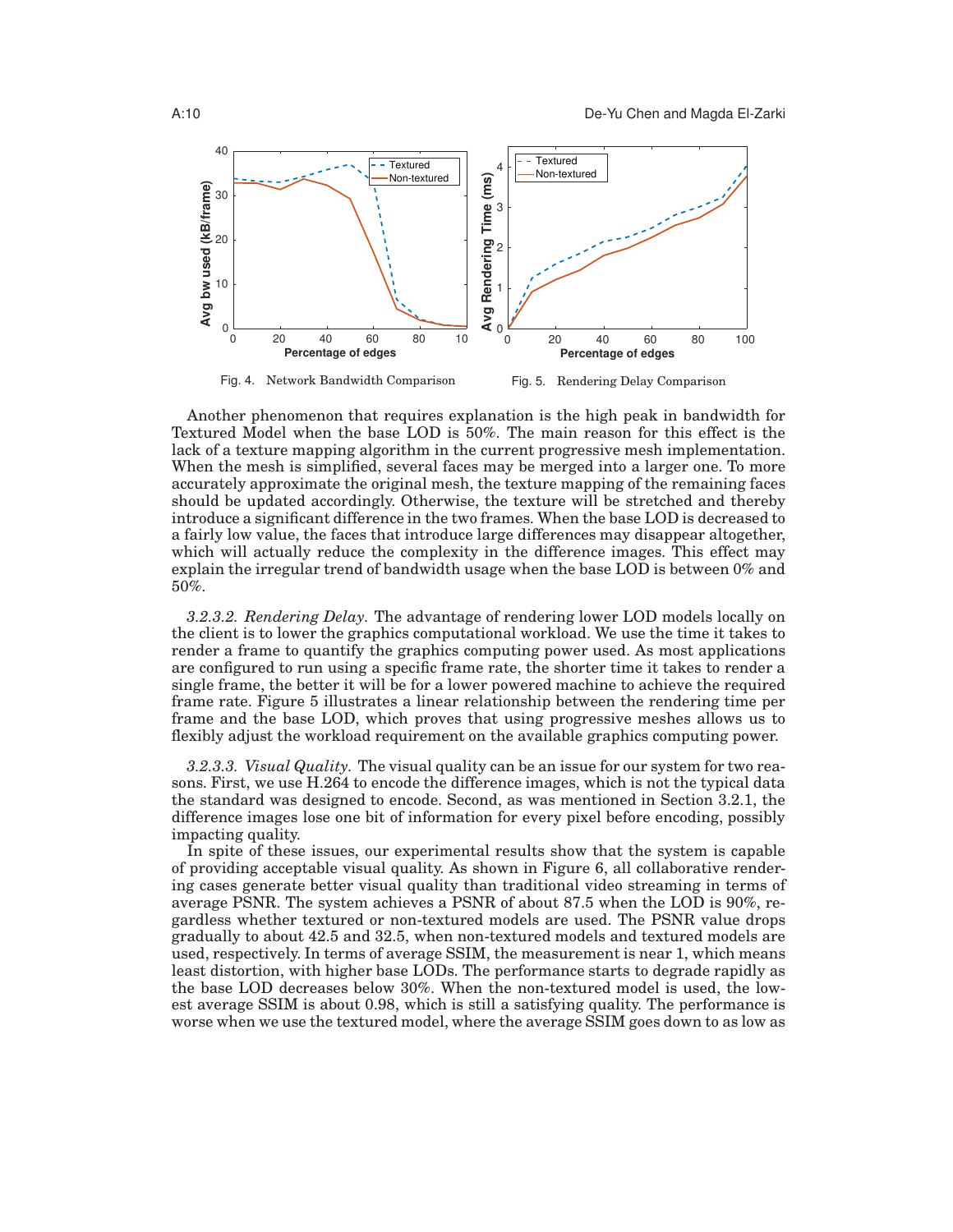

Fig. 7. Effect of H.264 BW constraints on video streaming a) bitrate/frame, b) quality

0.9. However, the relative performance is actually better in comparison to traditional video streaming, since the more complex frames generated by the textured model are hard to be encoded efficiently even for traditional video streaming. As shown in Figure 7, it takes at least 32Mbps for traditional video streaming to achieve a PSNR of 40 or higher. That is a very high bandwidth cost.

## **3.3. Reducing Interactive Latency**

Interactive latency is one of the most important issue in interactive cloud services. It is shown in user studies that the maximum tolerable delay for online interaction is around 100ms to 150ms [Beigbeder et al. 2004; Dick et al. 2005; Quax et al. 2004]. High interactive latency not only damages users subjective impression of the service, but can also affect their objective performance. It is shown in [Lee et al. 2015] that it is possible to trade-off other resources to reduce latency. However, different types of applications may have different latency requirements. In general, slower-paced environments (chatting, walk through), usually have higher tolerable delay than fasterpaced ones (action, drive through). Therefore, we want to design a mechanism where the trade-off conditions can be modified more flexibly.

In a naive lock-step system, the client always waits until it gets the residue for a certain frame from the server before it displays the patched frame to the user, as is shown in Figure 8. The interactive latency in this implementation depends on the network round-trip time between the server and the client, which is unpredictable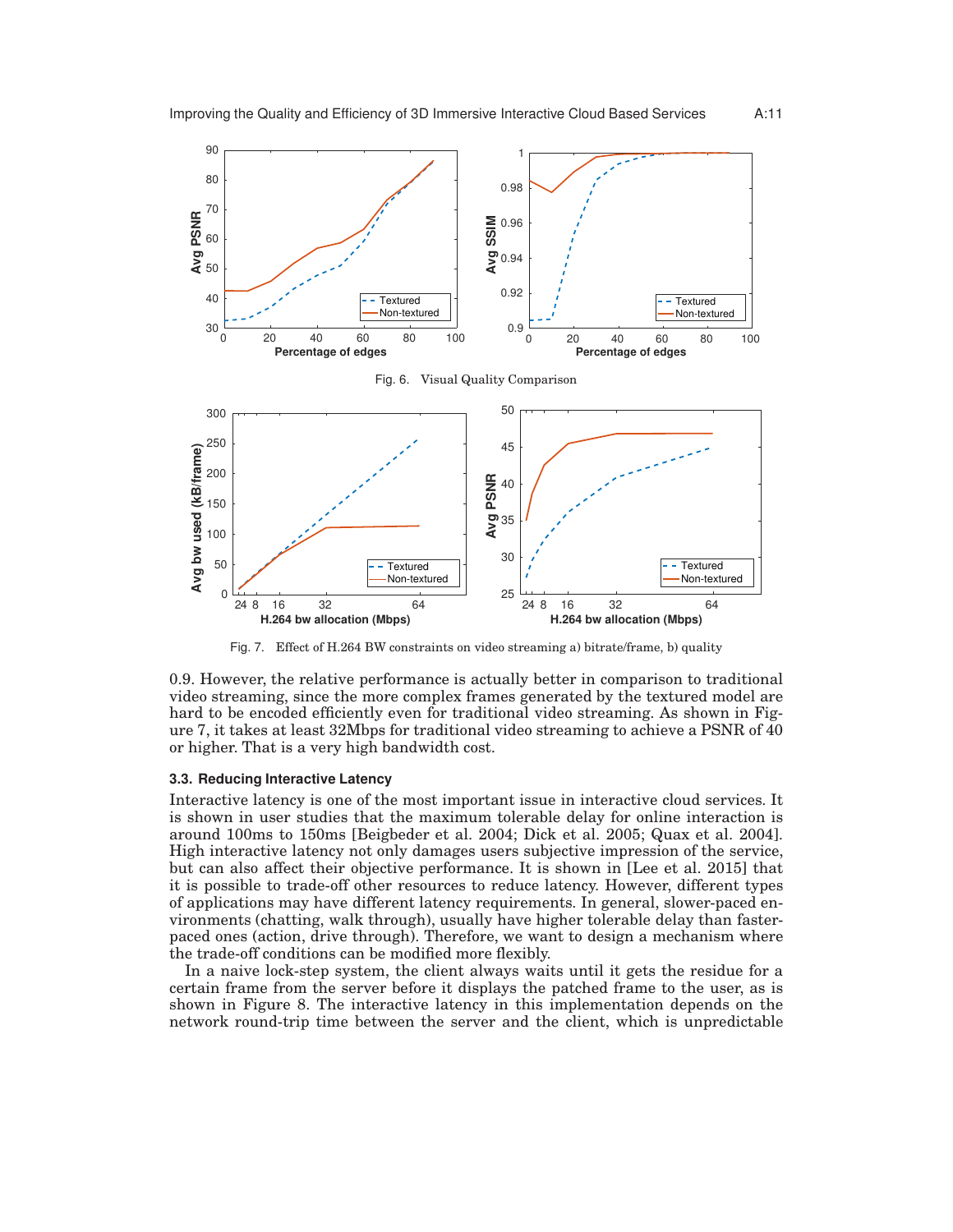

Fig. 8. Lock Step Approach



Fig. 9. 3D image warping

and usually not acceptable for highly interactive applications. Since the client already renders a lower LOD version of the frame locally, it is possible to reduce the interactive latency by sacrificing some visual quality.

*3.3.1. 3D image warping.* The main idea is to make use of previous residual frames the client has already received. In such a system, the client sets a fixed delay period for each frame to be displayed. At the time a frame is due to be displayed, the client first checks if it has already received the residue of this frame. In case where the residue is ready on the client, it patches the frame and displays it as usual and there will be no extra degradation to the image quality. Otherwise, the client uses the latest residue it has received and buffered for patching the current frame. Although the viewpoint of the latest residue is expected to be very close to the current viewpoint, they are usually not exactly the same. In order to make the previous residue perfectly match up with the current frame, we use a *3D image warping technique* [McMillan Jr 1997]. In Figure 9 we show an example of how it works. As is shown, the information of some pixels in the warped image will be missing due to the occlusion effect or insufficient sampling. As one can imagine, the closer the viewpoints of the two frames are, the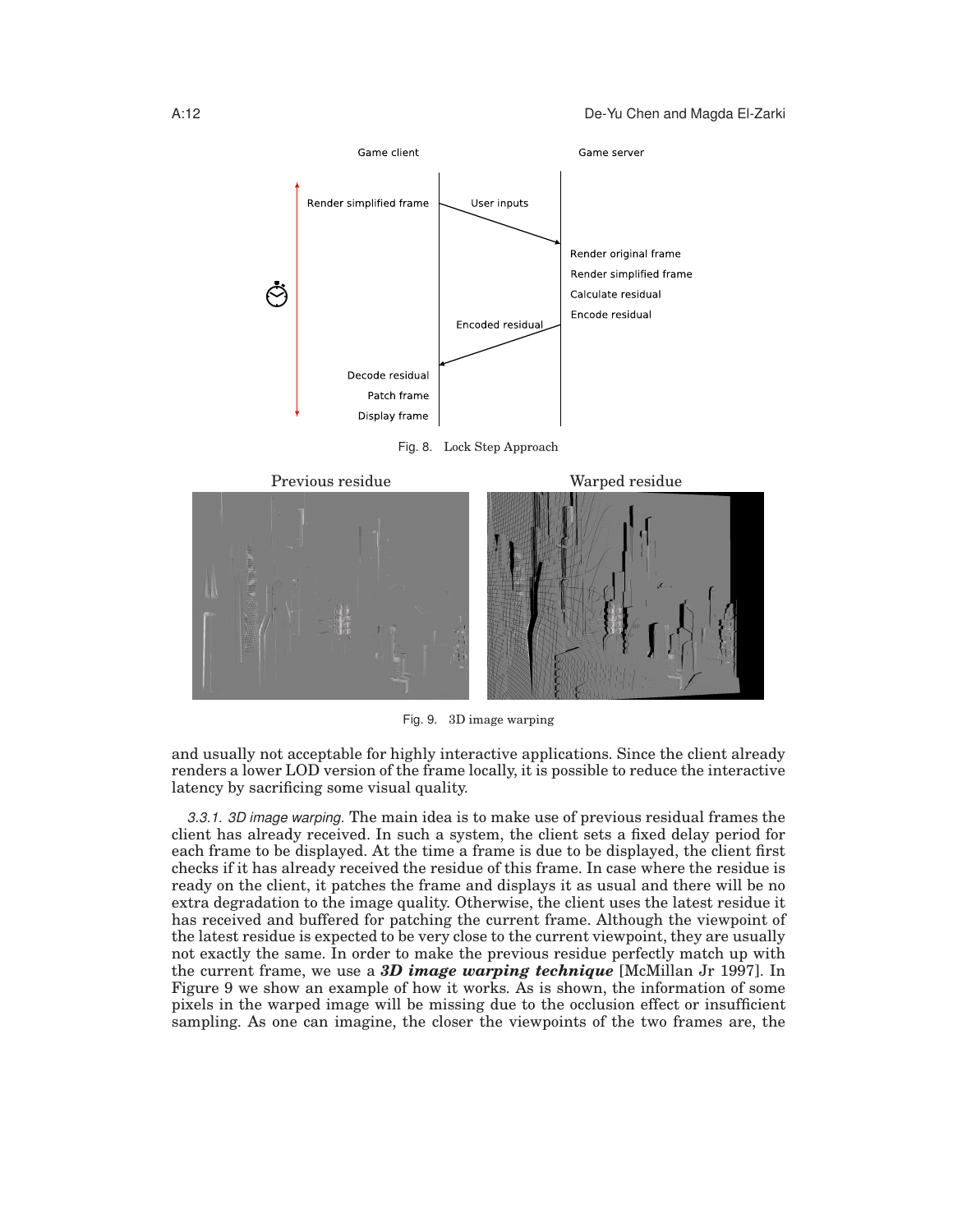

Fig. 10. PSNR vs Different Delay

less information will be missing (left image further than right). Thus, there is a tradeoff between latency and visual quality, if the client can wait a longer period (lower interactivity), it might receive a residue that matches up with the current frame better and less information will be missing.

Except higher distortion, the reduced delay also comes with higher bandwidth requirement. For 3D image warping to work, we need extra data about the viewpoint and depth information for each frame. Both can be retrieved by the client locally. But since the client runs the game with lower level-of-detail objects, the depth information it gets is inaccurate. A solution is to calculate the residue for the depth information on the server and send it to the client. This will approximately double the bandwidth usage. In fact, as most of the existing video encoders do not support this type of information, we need to come up with a good compression method or it may end up consuming more bandwidth than the residual image itself. The compression of the depth information is left for future work.

As is mentioned earlier, information will be missing in the warped images. To solve the problem, many hole filling algorithms have been proposed. However, there are a few things we need to consider when choosing or designing the hole filling algorithm. First, since the image warping and the hole filling have to be done on the client side, they will make even more workload on the client device that is supposed to have limited computing capability. Second, the missing information is just the residue. It means that we can possibly get a reasonably accurate value even without recovering the residue. It is yet another trade-off problem between time complexity and accuracy that needs to be investigated. Our current prototype system uses a simple algorithm that fills the value of a missing pixel with the mean of its closest neighbor.

*3.3.2. Moving objects.* Moving objects is another important issue for reducing interactive latency. 3D Image warping technique considers only the change of the viewpoint but not the movement of other objects. We plan to implement a two layer rendering approach. The first layer includes all stationary objects, which is patched by the residual image. The second layer includes the moving objects and some other on-screen information such as menu, etc. The second layer is rendered locally on top of the first layer, and is not affected by the residual image. As a result, moving objects need to have higher LOD. The issue of supporting different LODs for different objects will be the focus of future work when we take into consideration both user movement and moving objects.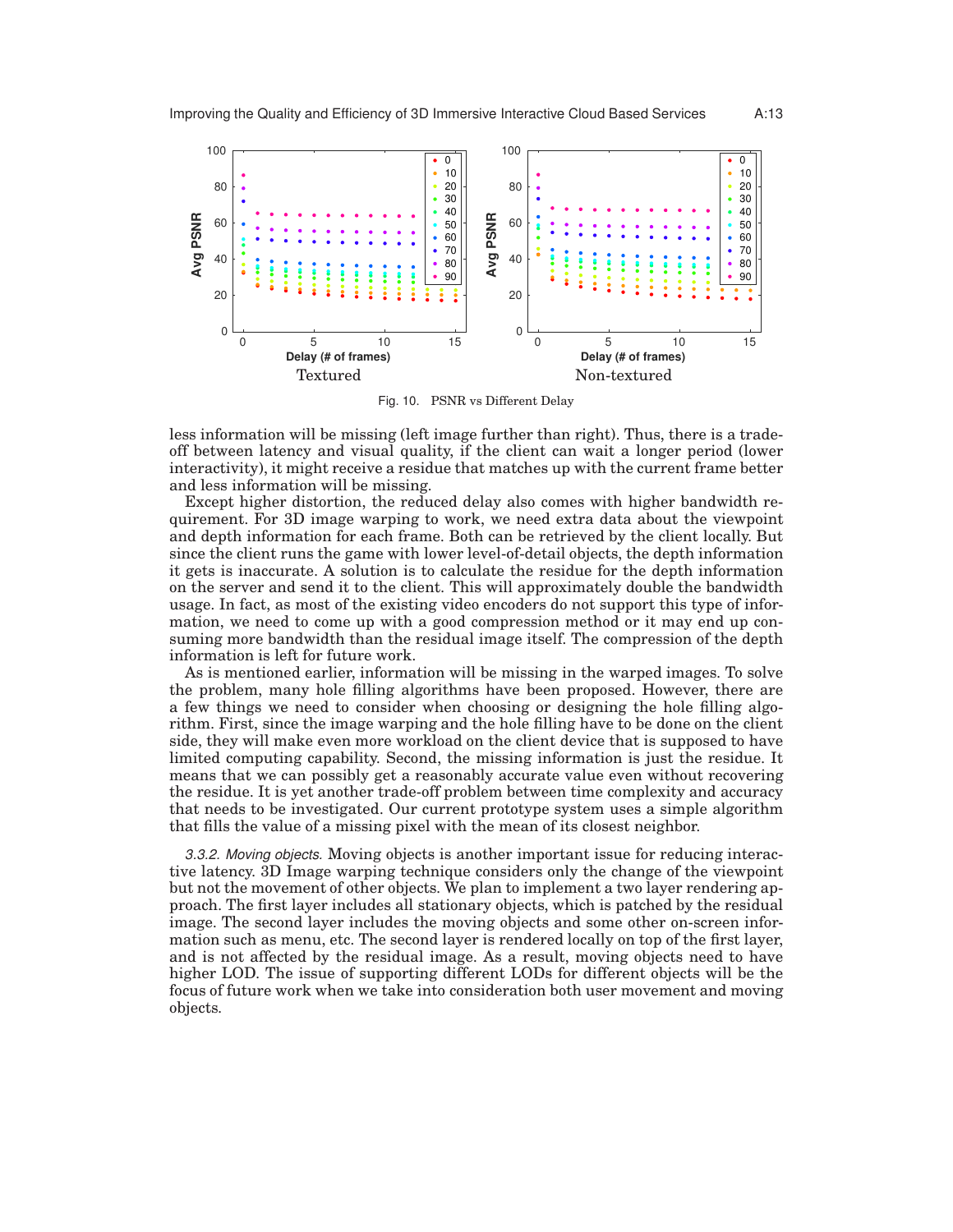

Fig. 11. SSIM vs Different Delay

*3.3.3. Performance.* To understand the performance of our latency reduction approach, we conduct an offline experiment that changes the interactive latency, in terms of number of frames, and measures the visual quality of the output video. For example, when the delay is set to  $N$ , the system always uses the residual frame it received  $N$  frames earlier to patch the current frame for display. We assume that the original depth information for each residual frame is available on the client. All of the other settings are kept the same as our previous experiment. The results of the PSNR and SSIM measurement are shown in Figure 10 and Figure 11, respectively.

When the delay is 0, the residue of the current frame is available on the client and can be used for patching directly without being warped, thus there will be no distortion due to the 3D image warping procedure. When the delay is larger than 0, image warping is required and a significant performance drop can be seen in the figures, regardless textured or non-textured models are used. As the delay increases, the difference in the viewpoints of the current frame and the residual frame becomes larger. As a result, the image warping process causes more information loss and the image quality decreases gradually.

When comparing the results of different LODs, we found that the delay affects the image quality more significantly when lower quality models are used. We believe the discrepancy can be explained by the amount of information within the residual frames. When higher LOD models are available, the locally rendered frames are very close to the original ones, and very little meaningful information is provided by the residual frames. In such a case, the benefit can be easily diminished by the distortion caused by the image warping. On the other hand, if lower LOD models are used, the client depends largely on the residual frames to display the image with reasonable quality. Thus, even distorted residual frames can provide large amounts of useful information that helps improve the image quality. Nevertheless, using the warped residue always has positive impact on the image quality in all of our experiment cases. Whether the improvement on image quality is worth the extra computation and communication costs requires further study.

# **4. CONCLUSION AND FUTURE WORK**

In this paper we proposed an adaptive streaming framework for 3D interactive immersive cloud services such as gaming and virtual environments. By utilizing techniques such as collaborative rendering and progressive mesh, the proposed system dynamically adjusts its resource usage to fit different hardware constraints and performance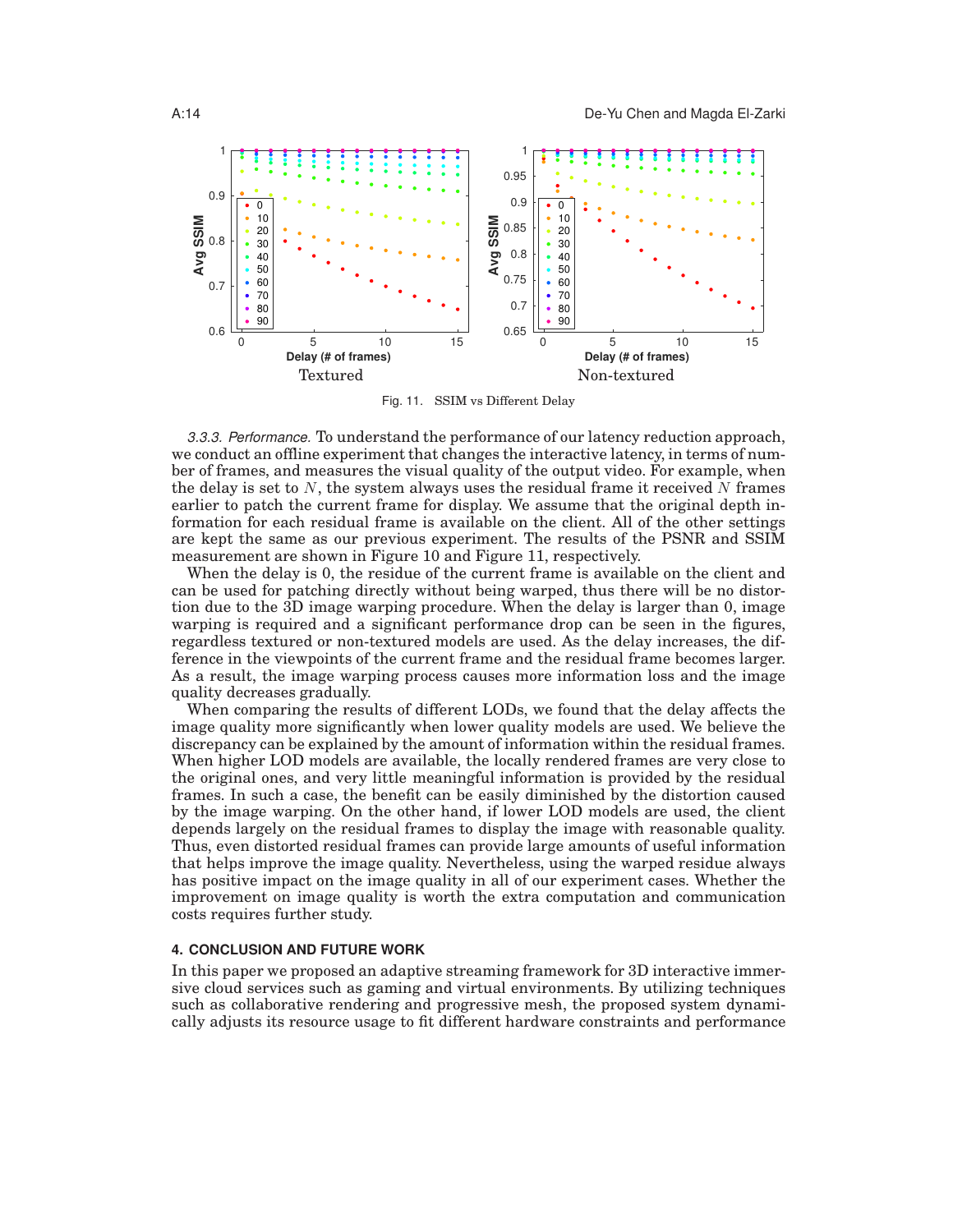requirements. The proposed approach presents a flexible solution for providing gaming services to devices with different capabilities and having different network resources. Our experimental results show that rendering time on the client is almost linear to the number of edges in the base model, and that in most cases the system provides better video quality than pure video streaming. However, the bandwidth usage can be higher than pure video streaming when less than 50% of the edges are used in the base model, which may be caused by inaccurate texture mapping when the model is simplified. We plan to implement a better texture mapping algorithm for the progressive meshes in order to lower the entropy in the residue and decrease the bandwidth usage for lower LOD models.

In order to tackle the interactive latency issue, we utilized 3D image warping techniques whereby previously received information is used to improve the image quality of the current frame. With this technique, the delay can be flexibly controlled to meet any latency requirement. However, reduction in the interactive latency will come at a cost of image quality. The experimental results show that it is possible to eliminate interactive latency of up to 15 frames, or 500 milliseconds, and still provide an acceptable image quality. However, extra information, such as accurate depth information, needs to be sent from the server for 3D image warping to work adding to the bandwidth usage. How to efficiently compress the depth information we have not yet addressed and plan to tackle that in future work.

View-dependent progressive meshes is another of our future foci. For the current prototype, the LOD of all environment objects are kept synchronized, which is calculated as a function of the available resources on the client device. But as different objects may have different *importance*, it would be better if we can set the LOD of each object separately depending on its importance. There are two types of importance we need to consider. One is related to the application context. The other type of importance is related to the geological locations of the objects or *view dependent LOD* [Hoppe 1997; 1998; Levenberg 2002].

In our current version of the system, the residual images are encoded to H.264 video format. Although residual images may have similar temporal and spatial correlations to those of regular video stream, there are subtle differences between these two types of data: (1) the value distribution is less dispersed in the residual images; (2) the pixel values hold less importance in residual images, especially when higher LOD content is rendered on the client. Thus, existing encoders that are designed for regular images may not be able to reach optimal compression ratio for residual images. An ultimate solution is to design a specialized codec, or modify some parts, such as the quantization mechanism or the entropy coding, of an existing codec, to make it more efficient in compressing residual images. No matter which solution we take, the decrease of bitrate will come with an increase in the image distortion. Thus, a user study or a perceptual video quality assessment method [Wang et al. 2002; Moorthy and Bovik 2011; Wang and Li 2011] is required for measuring the quality-bitrate ratio.

The use of collaborative rendering and progressive mesh means that our approach has to be intrusive. We therefore believe that the best way to make the proposed framework available is by integrating it with an existing 3D environment engine. While the involvement of the application developers is unavoidable, one of the main design goals is to make the tool as easy to use as possible so developers can easily cloudify their existing applications. With the help of progressive meshes, generating different LOD representations of an object is done automatically. However, as is mentioned in previous sections, there are several attributes that can be associated with an object, such as: (1) whether it is a moving or stationary object; (2) the minimum acceptable LOD for the object based on its importance. These attributes will be considered in the LOD management component of our framework. To further help the system improve in quality,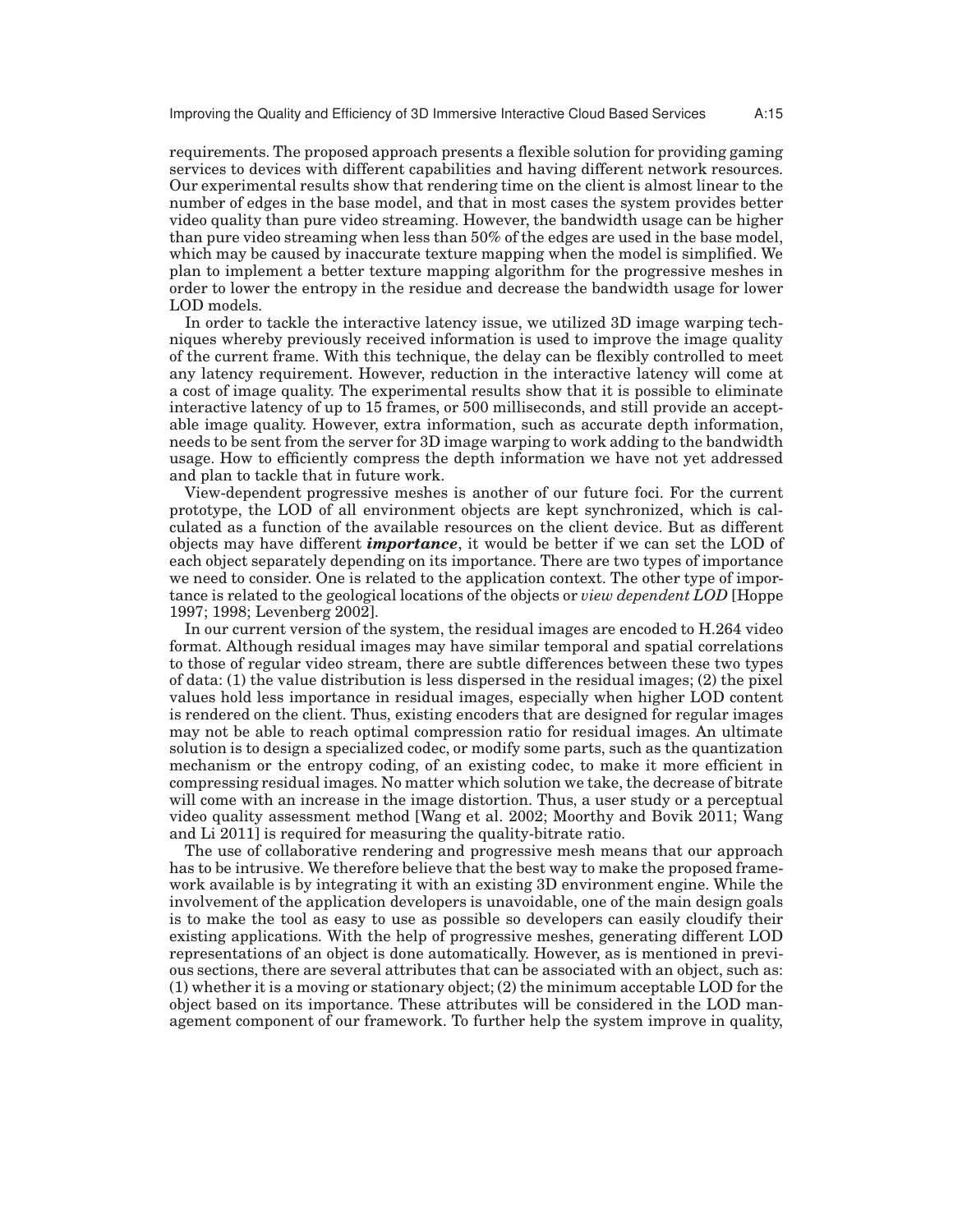we plan to build an interface for the developers to specify requirements on how their system should work. The available requirements will include desirable frame rate, maximum acceptable latency, available bandwidth to LOD mapping, etc.

#### **REFERENCES**

- 2016. Amazon EC2 Pricing. https://aws.amazon.com/ec2/pricing/. (July 2016).
- 2016. Gaikai official website. http://www.gaikai.com/. (July 2016).
- 2016. GameNow official website. http://www.ugamenow.com/. (July 2016).
- 2016. The PC upgrade cycle slows to every five to six years, Intel's CEO says. http://www.pcworld.com/article/3078010/hardware/the-pc-upgrade-cycle-slows-to-every-five-to-sixyears-intels-ceo-says.html. (July 2016).
- Hamed Ahmadi, Saman Zad Tootaghaj, Mahmoud Reza Hashemi, and Shervin Shirmohammadi. 2014. A game attention model for efficient bit rate allocation in cloud gaming. *Multimedia Systems* 20, 5 (2014), 485–501. DOI:http://dx.doi.org/10.1007/s00530-014-0381-1
- Tom Beigbeder, Rory Coughlan, Corey Lusher, John Plunkett, Emmanuel Agu, and Mark Claypool. 2004. The Effects of Loss and Latency on User Performance in Unreal Tournament 2003 R . In *Proceedings of 3rd ACM SIGCOMM Workshop on Network and System Support for Games (NetGames '04)*. ACM, New York, NY, USA, 144–151. DOI:http://dx.doi.org/10.1145/1016540.1016556
- W. Cai, H. C. B. Chan, X. Wang, and V. C. M. Leung. 2015. Cognitive Resource Optimization for the Decomposed Cloud Gaming Platform. *IEEE Transactions on Circuits and Systems for Video Technology* 25, 12 (Dec 2015), 2038–2051. DOI:http://dx.doi.org/10.1109/TCSVT.2015.2450171
- Seong-Ping Chuah and Ngai-Man Cheung. 2014. Layered Coding for Mobile Cloud Gaming. In *Proceedings of International Workshop on Massively Multiuser Virtual Environments (MMVE '14)*. ACM, New York, NY, USA, Article 4, 6 pages. DOI:http://dx.doi.org/10.1145/2577387.2577395
- M. Claypool, D. Finkel, A. Grant, and M. Solano. 2012. Thin to win? Network performance analysis of the OnLive thin client game system. In *Network and Systems Support for Games (NetGames), 2012 11th Annual Workshop on*. 1–6. DOI:http://dx.doi.org/10.1109/NetGames.2012.6404013
- Eduardo Cuervo, Alec Wolman, Landon P. Cox, Kiron Lebeck, Ali Razeen, Stefan Saroiu, and Madanlal Musuvathi. 2015. Kahawai: High-Quality Mobile Gaming Using GPU Offload. In *Proceedings of the 13th Annual International Conference on Mobile Systems, Applications, and Services (MobiSys '15)*. ACM, New York, NY, USA, 121–135. DOI:http://dx.doi.org/10.1145/2742647.2742657
- Matthias Dick, Oliver Wellnitz, and Lars Wolf. 2005. Analysis of Factors Affecting Players' Performance and Perception in Multiplayer Games. In *Proceedings of 4th ACM SIGCOMM Workshop on Network and System Support for Games (NetGames '05)*. ACM, New York, NY, USA, 1–7. DOI:http://dx.doi.org/10.1145/1103599.1103624
- Mahdi Hemmati, Abbas Javadtalab, Ali Asghar Nazari Shirehjini, Shervin Shirmohammadi, and Tarik Arici. 2013. Game As Video: Bit Rate Reduction Through Adaptive Object Encoding. In *Proceeding of the 23rd ACM Workshop on Network and Operating Systems Support for Digital Audio and Video (NOSSDAV '13)*. ACM, New York, NY, USA, 7–12. DOI:http://dx.doi.org/10.1145/2460782.2460784
- H. J. Hong, C. F. Hsu, T. H. Tsai, C. Y. Huang, K. T. Chen, and C. H. Hsu. 2015. Enabling Adaptive Cloud Gaming in an Open-Source Cloud Gaming Platform. *IEEE Transactions on Circuits and Systems for Video Technology* 25, 12 (Dec 2015), 2078–2091. DOI:http://dx.doi.org/10.1109/TCSVT.2015.2450173
- Hugues Hoppe. 1996. Progressive Meshes. In *Proceedings of the 23rd Annual Conference on Computer Graphics and Interactive Techniques (SIGGRAPH '96)*. ACM, New York, NY, USA, 99–108. DOI:http://dx.doi.org/10.1145/237170.237216
- Hugues Hoppe. 1997. View-dependent Refinement of Progressive Meshes. In *Proceedings of the 24th Annual Conference on Computer Graphics and Interactive Techniques (SIGGRAPH '97)*. ACM Press/Addison-Wesley Publishing Co., New York, NY, USA, 189–198. DOI:http://dx.doi.org/10.1145/258734.258843
- H. Hoppe. 1998. Smooth view-dependent level-of-detail control and its application to terrain rendering. In *Visualization '98. Proceedings*. 35–42. DOI:http://dx.doi.org/10.1109/VISUAL.1998.745282
- Chun-Ying Huang, Kuan-Ta Chen, De-Yu Chen, Hwai-Jung Hsu, and Cheng-Hsin Hsu. 2014. GamingAnywhere: The First Open Source Cloud Gaming System. *ACM Trans. Multimedia Comput. Commun. Appl.* 10, 1s, Article 10 (Jan. 2014), 25 pages. DOI:http://dx.doi.org/10.1145/2537855
- Kyungmin Lee, David Chu, Eduardo Cuervo, Johannes Kopf, Yury Degtyarev, Sergey Grizan, Alec Wolman, and Jason Flinn. 2015. Outatime: Using Speculation to Enable Low-Latency Continuous Interaction for Mobile Cloud Gaming. In *Proceedings of the 13th Annual International Conference on Mobile Systems, Applications, and Services (MobiSys '15)*. ACM, New York, NY, USA, 151–165. DOI:http://dx.doi.org/10.1145/2742647.2742656